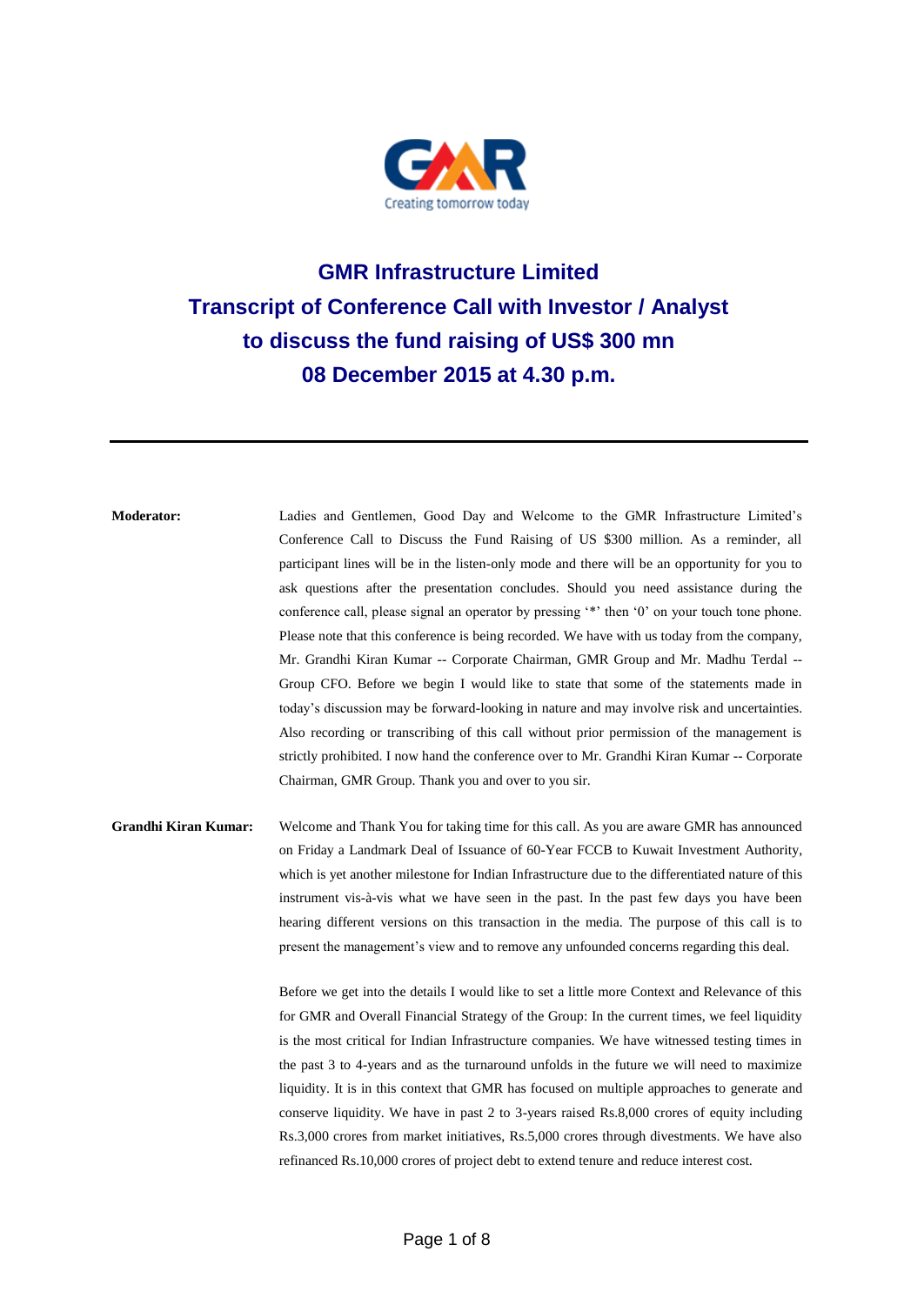In our view, there are Five Pillars to our strategy of ensuring and maximize liquidity:  $\#1$ , Enhancing revenues and reducing cost through business turnaround, operational excellence and commissioning of our assets; #2 successful assets divestments across all business verticals; #3 fresh equity through market and through strategic partners, financial investors at subsidiary level; #4, refinancing the debt to a longer tenure with reduced interest rates primarily to align the repayments with cash flows from our assets; #5 and the last category is the quasi-equity which includes equity-linked instruments like FCCB. We continue to put in significant efforts in these multiple areas and take up opportunities as and when they are available. This is what differentiates us from other groups in the Infra space.

Let me first touch upon the profile of Kuwait Investment Authority: GMR believes that an association with an investor like Kuwait Investment Authority has many positives; #1 being it is a credible and one of the oldest sovereign wealth funds in the world with over US\$500 billion of assets under management. This is the first large investments from Kuwait Investment Authority into India. By nature, sovereign wealth funds are long term investors. Specifically for KIA, their objective is to invest the money into long-term businesses to preserve this wealth for future generations, hence they are yield-loving investors who prefer the certainty of a coupon over a long period rather than volatile gains through short-term investments. KIA has long-term association with some of the leading companies across the globe including Daimler, British Petroleum, Dow Chemicals. At Daimler, they have been invested over the last 40-years. This long-term nature of sovereign wealth funds meets the requirements of infrastructure financing.

Now let me share with you the contours of this transaction: This fund raising is the first FCCB under revised ECB guidelines. It is an issuance of USD 300 million of FCCB to KIA. These are bonds having characteristics of perpetuity with maturity of 60-years till 2075 and a coupon of 7.5% annually. KIA has an option to convert at Rs.18 after 18-months which is at a premium of 30% to GMR 3-month average stock price. GMR retains right to force mandatory conversion into equity after 3-years if the price is 130% above the conversion price. GMR has a Call Option to redeem the bonds post 10-year. At an overall level this FCCB brings various benefits to the GMR Group -- replacement of high cost and short tenure rupee debt of 13 to 14% with low cost and long tenure debt at 7.5%. It will help us save 4 to 5% interest cost. Since this is only an annual payout it gives us additional flexibility to manage liquidity during the year. There is a no principle repayment involved for 60-years unless we choose to do so after 10-years. Key leverage ratios will improve resulting in strengthening of balance sheet which would lead to improvement in credit rating which can further lead to reduction in interest rates. Bond Covenants like mandatory conversion after 3 years and Call Option after 10-years are in GMR's favor. GMR has a flexibility to decide on these based on the business environment at that time. It is a matter of pride that Kuwait Investment Authority has chosen GMR for its first bilateral transaction in India.

With this I hand it over to the analysts for the queries. We will be pleased to clear your doubts and answer all your concerns regarding the issuance. Thank you very much.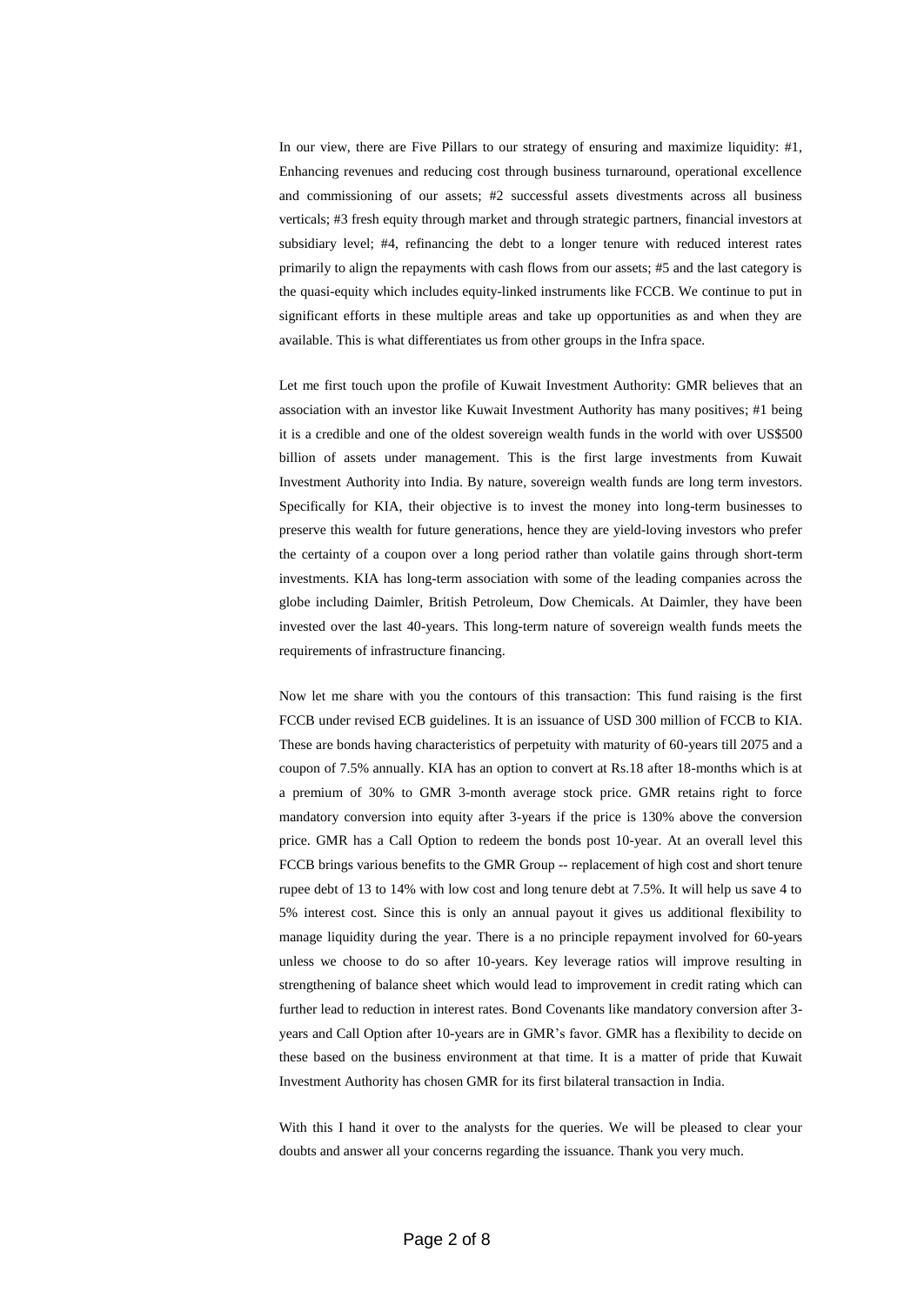**Moderator:** Thank you very much. We will now begin the Question-and-Answer-Session. The first question is from the line of Abhijit Mukherjee from Lucky Investment Managers. Please go ahead.

**Abhijit Mukherjee:** Just to understand; this 7.5% is the interest payment payable annually in dollars, correct?

**Madhu Terdal:** That is right, Abhijit.

**Abhijit Mukherjee:** Sir how do we take care of the rupee depreciation and how do you account for it also?

- **Madhu Terdal:** First of all, the nature of the instrument is perpetual in nature. In fact, that is the real beauty of structuring of this deal. Obviously, we do not want to take any foreign exchange risk at all because since GMR Infrastructure does not have the natural inflows. So the principal amount is not intended to be repaid. So what is required is to hedge only the \$22.5 million that is required to be paid annually and that we will take a call because it is a very small amount and GMR with all its resources is capable of managing this risk, but we feel it is appropriate, we may take cover, in that event the cost will be 0.50% p.a. So at the maximum, only that is what we would hedge as we do not intend to take any foreign exchange risk at all.
- **Abhijit Mukherjee:** Sir, any particular reasoning for diluting at such low valuation and low market cap considering that we are sitting on some good assets?
- **Madhu Terdal:** We have to consider this dilution very carefully. First of all it is not correct to say that we have diluted at a low valuation. If you recall Rights Issue was made at Rs.15. This is 20% premium to the Rights Issue. But it you take even last 3-months, the issuance have been made for about 30% premium to the 3-months average value. Now the question is, it must not be seen as a dilution because institutions like Kuwait Investment Authority, they are an yield-loving investor, they are not interested in a normal investor who will flip around the portfolio. Indeed their dividend revenues per year is of the size of \$48 billion. So this is a completely unsecured bond and it is meant to be paid by way of coupon. Now only with a view to protect ourselves from perennial debt we have retained our right to convert it into equity. In fact if you look at the KIA history, it has invested in big companies like Daimler-Benz, they have invested in BP, they have invested in AIG, they have invested in Dow Chemicals, they have invested in Citibank. The way in which the KIA has gone whenever the good companies are having not-so-good times, for example, post-recession some of the companies which I mentioned they had come under pressure. So KIA has gone and invested in these companies and they are very happy to continue to get these returns. So they will choose good quality corporate. So what important is, KIA has chosen GMR as their first foray into India; they have trusted India they have trusted Indian infrastructure, more so they have trusted GMR. Their investment is not to go for dilution at all.

**Abhijit Mukherjee:** Sir just I do not know if I am permitted to ask this question, but there was an article in media regarding the Fairfax Airport deal. Any comments on that sir?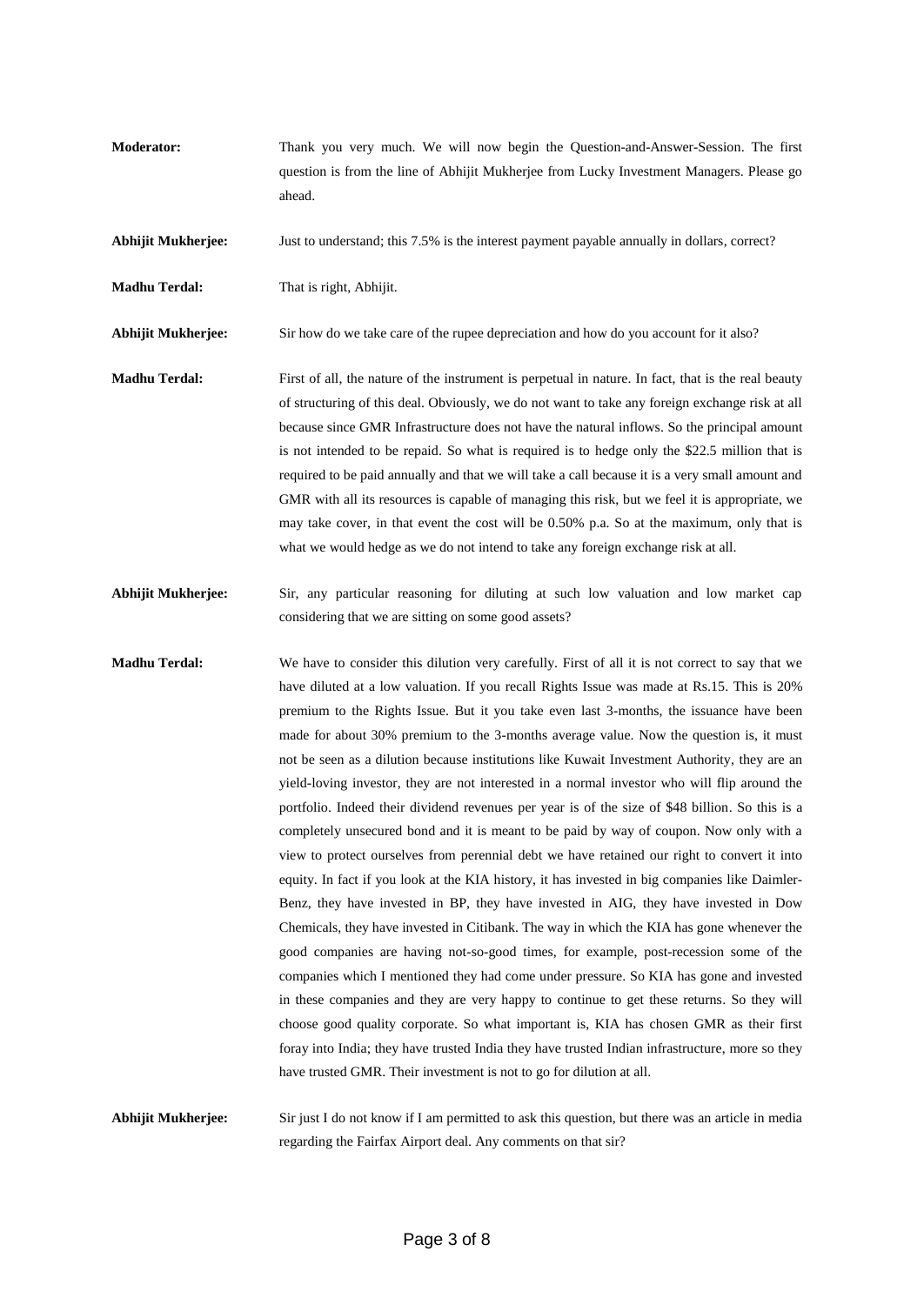- **Madhu Terdal:** We have already denied through the stock exchange this report, Abhijit.
- **Moderator:** Thank you. We will take our next question from the line of Dhaval Patel from Antique. Please go ahead.

**Dhaval Patel:** Sir, is this fund raising for any specific purpose payment of CCPS or anything else specific or is it just to keep liquidity right now?

**Madhu Terdal:** I think you have asked an indirect question from Abhijit. It is not intended to the payment of any CCPS of any investors. Basically, it is a method of replacement of our high cost Indian rupee debt with low cost forex debt of 7.5% without taking any kind of hedge and it is intended to replace the short tenor Indian rupee debt with a long term foreign exchange debt.

**Dhaval Patel:** So this will be primarily for GIL to replace the holdco debt?

- **Madhu Terdal:** Yes, GIL and GEL combined.
- **Dhaval Patel:** Currently, if I look at our asset portfolio sir most of them are getting commissioned except for Chhattisgarh all projects are commissioned now and the performance of the assets per se is improving themselves, even for Hyderabad Airport we have gotten favorable order so performance again will keep improving. So in the context sir in terms of a stock price performance we should see some improvement because of improvement in performance. So in 1-1/2-years hence, when all our assets would be commissioned would that not be the time to actually go in for this… just a thought process sir?
- **Madhu Terdal:** Mr. Dhaval, of course, if an investment is involved all the time is best time only. What is important for us at this point of time, while the operational performance is improving and debt-to-EBITDA ratio, interest cover ratios is going up, at the same time there is a need to take out the corporate debt as quickly as possible. So today if you look out of the total around ~Rs.6,900 crores, this deal alone will take care of almost about 29% of the consolidated corporate debt and about 53% of standalone corporate debt. Our intention is we want to assure the investors the corporate debt is cleared as early as possible through a slew of measures.
- **Dhaval Patel:** So sir how much is the holdco debt now if I remove this Rs.2000 crores?

**Madhu Terdal:**  $-Rs.4,900$  crores approximately on consolidated basis.

**Dhaval Patel:** Again, just we do not have any cash flows per se right now. So, are there any more asset sales or anything else in the pipeline which we are looking at to reduce this further?

**Madhu Terdal:** Only I can say is, 'Wait and Watch'.

**Grandhi Kiran Kumar:** As we said I think as part of our strategy to look at some of the either strategic investments or financial investments at subsidiary level. So that could be one in the next future Yes.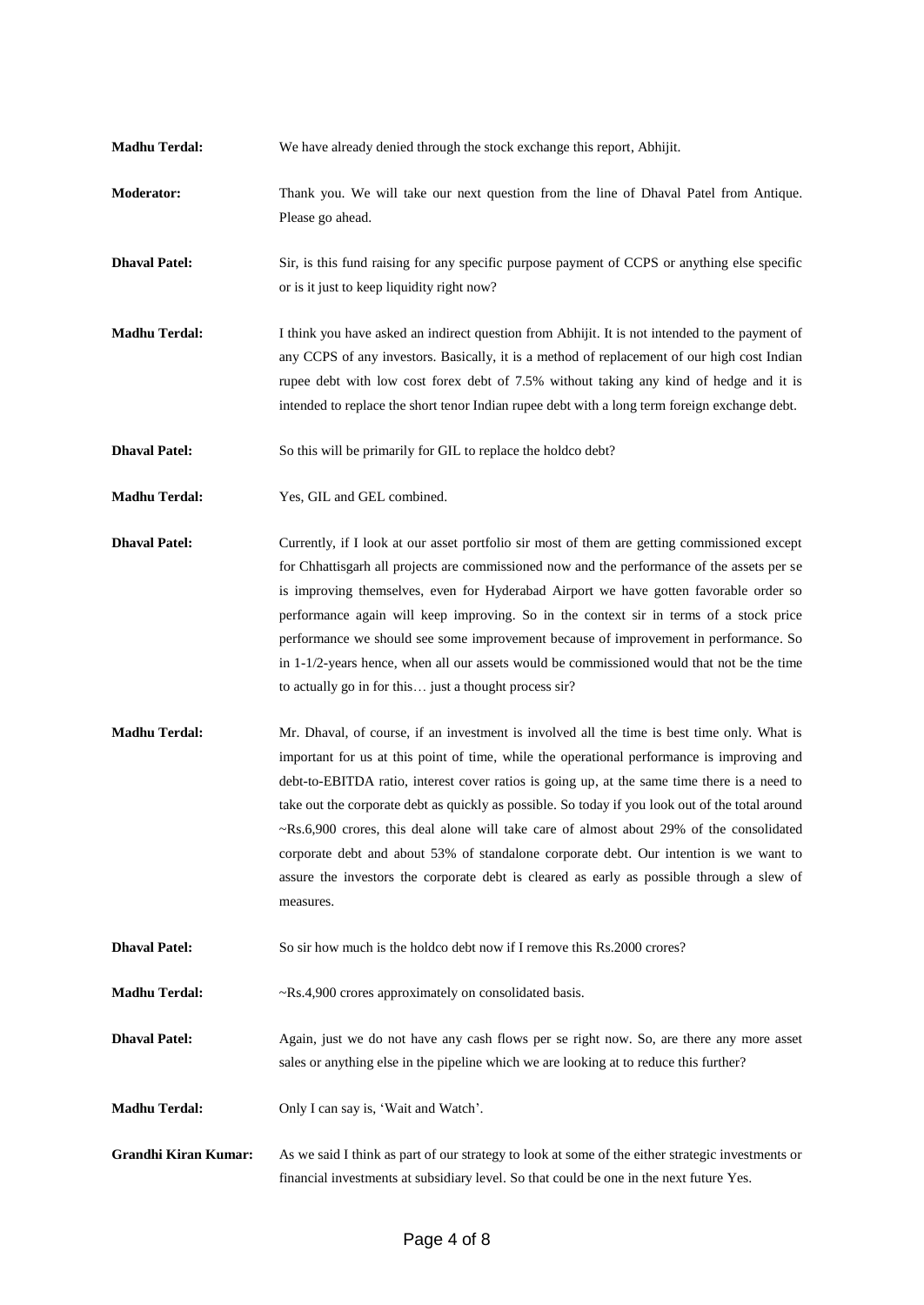| <b>Dhaval Patel:</b>        | Strategic investments in terms of either an investor on the energy holdco or airport holdco?                                                                                                                                                                                                                                                                                                                                                                                                                                                                                                                                                                                                                                                                                                                                                                                             |
|-----------------------------|------------------------------------------------------------------------------------------------------------------------------------------------------------------------------------------------------------------------------------------------------------------------------------------------------------------------------------------------------------------------------------------------------------------------------------------------------------------------------------------------------------------------------------------------------------------------------------------------------------------------------------------------------------------------------------------------------------------------------------------------------------------------------------------------------------------------------------------------------------------------------------------|
| <b>Grandhi Kiran Kumar:</b> | Yes, that is right.                                                                                                                                                                                                                                                                                                                                                                                                                                                                                                                                                                                                                                                                                                                                                                                                                                                                      |
| <b>Moderator:</b>           | Thank you. The next question is from the line of Ashish Shah from IDFC Securities. Please<br>go ahead.                                                                                                                                                                                                                                                                                                                                                                                                                                                                                                                                                                                                                                                                                                                                                                                   |
| <b>Ashish Shah:</b>         | I just want to know how do we intend to address the forex risk that comes along with raising<br>FCCB because essentially we are replacing INR debt with forex while the cost is low but<br>obviously there is forex loss?                                                                                                                                                                                                                                                                                                                                                                                                                                                                                                                                                                                                                                                                |
| <b>Madhu Terdal:</b>        | Ashish, first of all let me clarify this is not a normal FCCB which the world or India has<br>known. All normal FCCBs in India are 5 or 7-years tenure. Even in globally also there are a<br>very few transactions of FCCB beyond 15-years. This FCCB is not intended to be converted<br>into equity in a hurry. That is why this kind of perpetuality in this FCCB has been created.<br>To our knowledge this is the $3rd$ longest tenure instrument in the world itself. So we do not<br>intend that this dilution will happen in a hurry. What will happen is they will continue to get<br>an yield as long as we are comfortable and both the parties will sit together and decide what<br>should be the right way of doing it. So since there is no risk of any principal repayment for<br>next year, we are not planning to hedge this, so our cost will continue to be 7.5% only. |
| <b>Ashish Shah:</b>         | Any INR depreciation will keep adding to the 7.5% coupon?                                                                                                                                                                                                                                                                                                                                                                                                                                                                                                                                                                                                                                                                                                                                                                                                                                |
| <b>Madhu Terdal:</b>        | That is a very small portion; for a group of our size \$22.5 million is nothing really one should<br>be worried about. If required we will cover it. That will have hardly 0.50% per annum, but<br>that is only for \$22.5 million only not for \$300 million.                                                                                                                                                                                                                                                                                                                                                                                                                                                                                                                                                                                                                           |
| <b>Ashish Shah:</b>         | Sir also we said that at the end of 3-years if the price is about 130% of the conversion price<br>which comes to about Rs.23.40. We said that you have the option to convert but then there<br>could be some conditionality to that. Can you throw some more light on what is that will<br>trigger mandatory conversion?                                                                                                                                                                                                                                                                                                                                                                                                                                                                                                                                                                 |
| <b>Madhu Terdal:</b>        | The only conditionality is that the price should be Rs.23.40 for 20 successive business days.<br>There are no other conditionalities.                                                                                                                                                                                                                                                                                                                                                                                                                                                                                                                                                                                                                                                                                                                                                    |
| <b>Ashish Shah:</b>         | But then hypothetically let us say the price is Rs.25, then on what grounds do we decide<br>whether to convert or not, how does that?                                                                                                                                                                                                                                                                                                                                                                                                                                                                                                                                                                                                                                                                                                                                                    |
| <b>Madhu Terdal:</b>        | Always you have an option, we will have to decide depending upon circumstances, I cannot<br>really spell out the circumstances at this point of time. Only it is good to know that we do<br>have an option. If we feel that there is a need to force a conversion we will be doing it<br>otherwise it will continue as it is.                                                                                                                                                                                                                                                                                                                                                                                                                                                                                                                                                            |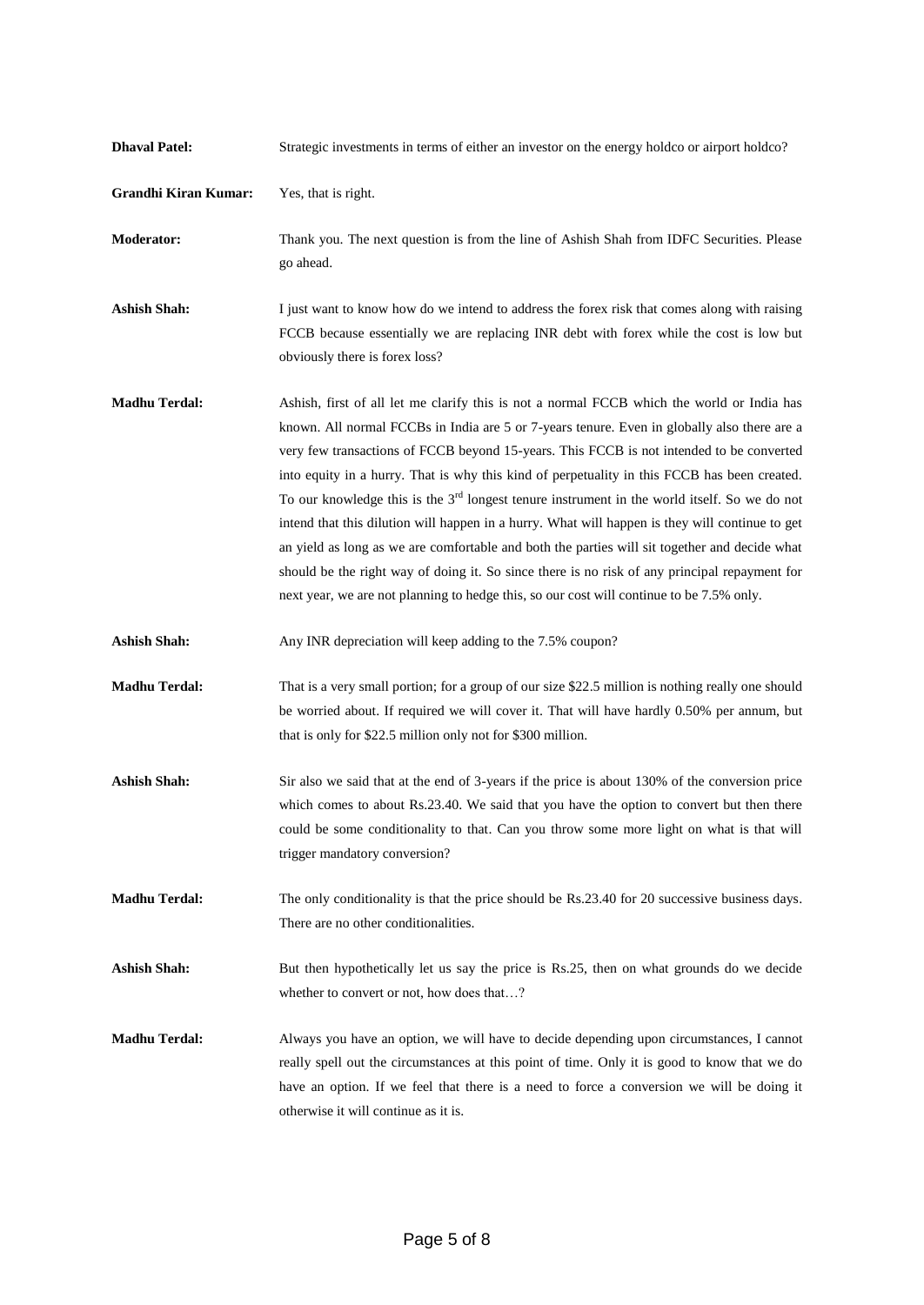- **Ashish Shah:** For the purpose of computing the dilution if at all is the forex rate fixed or it depends on the forex rate that day, I mean, in this entire computation of the number of shares that likely can be issued because of conversion have we fixed the forex rate for the purpose of conversion?
- **Madhu Terdal:** Total amount it has been already covered, it is fixed but fixed in the sense the number of shares are fixed, we are not carrying any forex risk, on that day we have taken the rupee rate \$300 million is converted, it comes to almost Rs.2,000 crores, on that basis shares have been issued at Rs.18 so the number of shares are frozen now. So there is nothing any kind of a speculation or risk as far as the forex risk movement is concerned.
- **Ashish Shah:** Sir, on the repayment profile of the balance debt let us say out of ~Rs.6,900 crores we said that Rs.2000 crores has been in a way taken care. So how does repayment profile of the remaining ~Rs.4,900 crores look over the next 2-3-years, what is due for repayment or refinancing?
- **Madhu Terdal:** Ashish, just now our Chairman has very nicely articulated our overall "Five-Pillar Strategy" in terms of improving the business parameters; we would like to enhance the revenues and improve the profitability; we will be still be pursuing with some of the divestments, we have not closed our chapter on that. Only thing is that, GMR will not be seen as selling any assets at distress. So this is the cornerstone of our strategy. Then we will be also looking at fresh equity; it can come from the markets; it can be through strategic investors or financial investor, it can come at a subsidiary level, it can come at a holding company level, anywhere it can come. Then lastly we have to bring down our cost of debt because today our total cost in the book is  $\sim$ Rs.47000 crores. We are getting Rs.2000 crores of almost as an equity; we have pumped in 3000 crores of equity last year; our debt-to-EBITDA is improving, our interest rate cover is going up. Considering all these factors we feel our project debt has to be rerated. Once happen, 100 basis points if we get the benefit on Rs.47,000 crores of debt my EBITDA will straight away improve by  $\sim$ Rs.500 crores, that is another strategy and lastly we will be of course like FCCB we have done this was also one of the strategies. So we will be looking at a variety of methods to repay on that. In addition to that, there is a big cash flows are expected through regulatory resolutions, lot of our claims are pending including you have seen even Maldives is a big item, almost about Rs.7,000 crores kind of claims we have to receive. So we do have enough of avenues to take care of the balance debt.
- **Inderjeet Bhatia:** This is Inder here from Macquarie. Actually I have two questions; one is during this entire discussion I still am not fully clear whether I should look at this whole thing as debt deal or as an equity deal. So if you can kind of provide some kind of guidance on that as to how are you approaching it because finally it still going to depend on when you decide to get this forcibly converted or when the investor decides to do that? That is one. The second part is regarding your strategy in trying to get overseas assets especially the airports when you are trying to kind of so aggressively trying to bring down our debt. So is there a change in that strategy how should we kind of think about in terms of your future project acquisitions?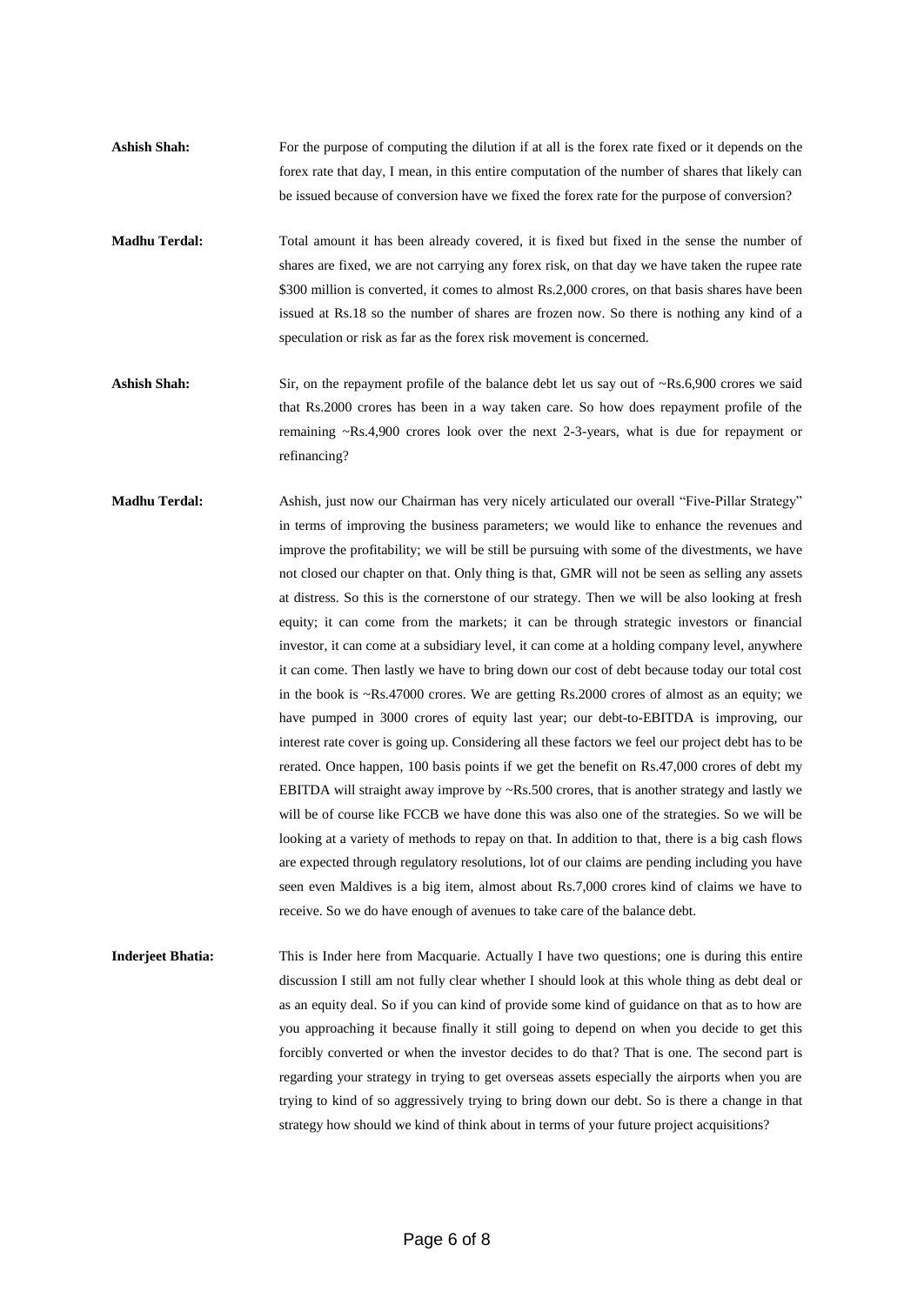- **Grandhi Kiran Kumar:** With regard to the airports in the overseas assets I think our strategy is to pursue airport operational assets which will add cash flows immediately, for example, what we have done in Cebu in Philippines, the moment we have taken over an airport, we are operational cash flow positive from the first month itself. So we will look at assets of that nature so that it adds to the cash flows which will add to the bottom lines. So that is our strategy, not to go for any large Greenfield assets or anything which will drain the cash flow.
- **Madhu Terdal:** Inder, of course, you have asked a very intelligent question, in our opinion of course I may have a bias in my judgment, from an overall balance sheet angle you have to look at as an equity like quasi-equity something akin to Tier-II capital of the Indian Banking System. If you look at Indian Banking system anything above 15-year it is looked as a Tier-II capital from a capital adequacy ratio or a debt adequacy ratio. But when it comes to the dilution situation you have to look at as a long-term debt of 60-years, because he is not interested in flipping around… I do not know whether you were on the call, Kuwait Investment Authority is in the process of derisking your entire portfolio, they are looking at India from a long-term destination, they are not here to make some quick equity returns like a normal investor, he is not a type of person who is going to strip the coupon and strip the debt and equity and make a quick buck, they are not of that type at all. They will be very happy to be contended to continue to enjoy yield. So time will come when we feel comfortable they will also feel comfortable at that point of dilution we should look for. So from a dilution angle in my opinion it should be treated as a long-term debt but from capital and debt-equity ratio you must look at it as an equity angle.
- **Moderator:** Thank you. We have one more question from the line of Prem Khurana from Anand Rathi. Please go ahead.
- **Prem Khurana:** In your opening remarks you talked about Call Option after 10-years. So how are the things work there, as in I mean the amount is already fixed, in terms of exchange rate there you would have to kind of apply at the time of Call Option, would we be required to pay any redemption premium or anything of that, so if you would elaborate a little more on this Call Option that you have?
- **Madhu Terdal:** There is no redemption premium at all, so it is only a 7.5% coupon, that is all, but whether actually you will redeem or you will not redeem it is a question of a business call at that point of time. Neither we are intending to repay nor we are intending to see this as a risk or perceive anything at all. So it is just only an option kept with us.
- **Prem Khurana:** And how about the exchange rate, has this number been fixed now, hypothetically if I were to believe that you would exercise this Call Option, so the exchange rate would be of that date or we have already decided on that today itself?
- **Madhu Terdal:** No, I would like you to again draw the attention. Kindly do not get into this conversion at all. We are not intending to repay nor we are intending to dilute in a hurry. As I told you just now before this call it should be treated as a debt for the purpose of a long term debt, so